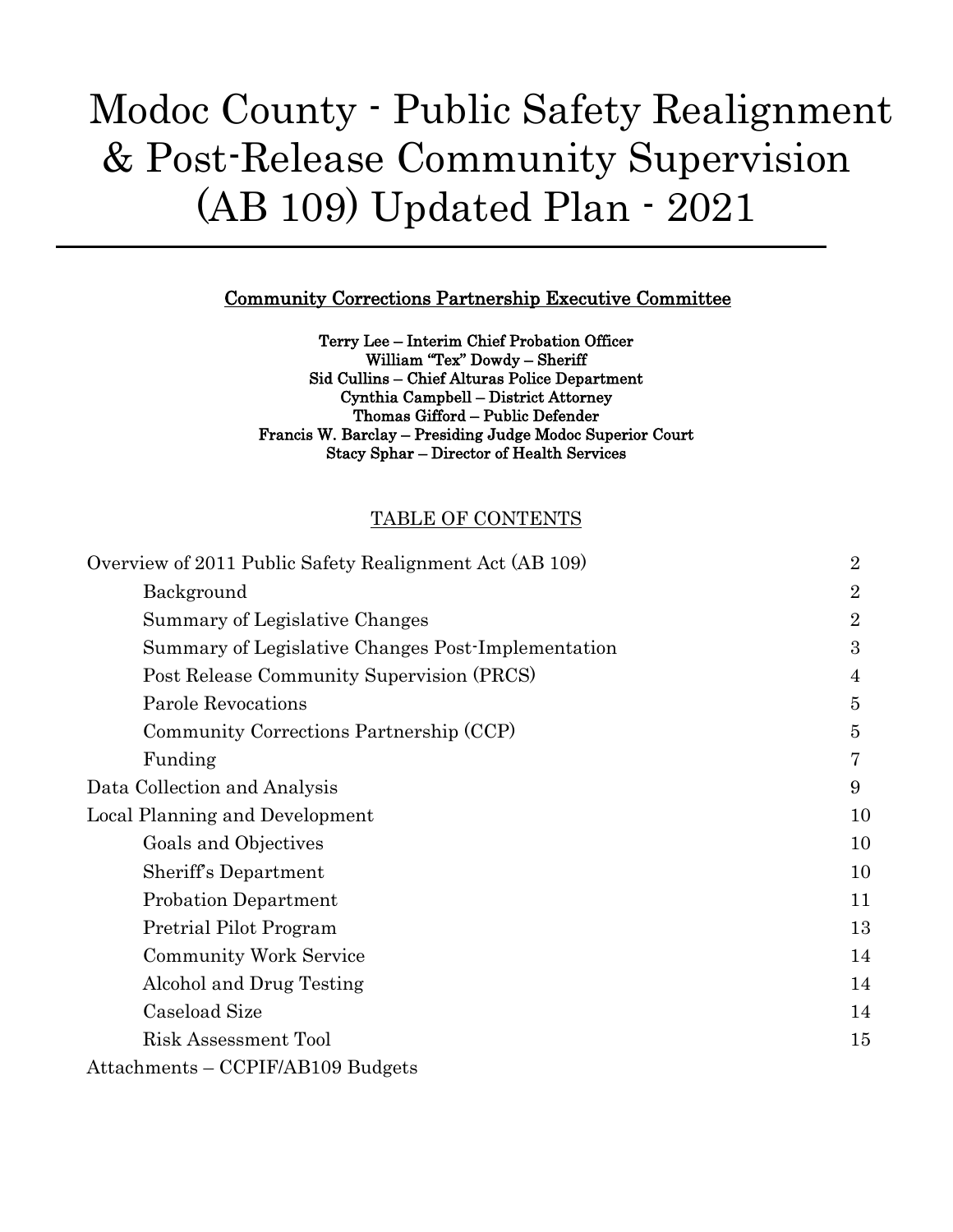## OVERVIEW OF 2011 PUBLIC SAFETY REALIGNMENT ACT (AB 109)

## BACKGROUND

On April 4, 2011, Assembly Bill 109 was signed into law and referred to as 2011 Public Safety Realignment. AB 109 was later modified by AB 117 with both bills together creating extensive changes to existing law which aimed at reducing the number of offenders incarcerated in state prison and "realigning" non-violent, non-serious, and non-sexual offenders to counties who are now responsible for their incarceration and/or supervision. This realignment and change in law is a partial response and solution to the state's budget crisis and a U.S. Supreme Court order requiring the state to reduce prison overcrowding. Public Safety Realignment was proposed as a method to lower state prison inmate population in the safest possible way by allowing for county level management and supervision of those particular offenders, as opposed to the alternative option of massive releases of state prison inmates to communities with no further supervision or accountability.

The intent of the realignment is to allow maximum local flexibility within the statutory framework. The legislation requires a local collaborative planning and implementation process which emphasizes community-based corrections and punishment, use of evidenced based practices, and improved strategies for the supervision of offenders in the community. Further, the legislation states "the purpose of justice reinvestment is to manage and allocate criminal justice populations more cost effectively, generating savings that can be reinvested in evidenced based strategies that increase public safety while holding offenders accountable."

The provisions of the public safety realignment were operative on October 1, 2011 and were prospective. This means, as offenders are sentenced on or after October 1 or released to community supervision on or after October 1, they will be the responsibility of the county, if they meet the criteria for the realigned population. No one in prison on October 1 will transfer to county jails and no one currently on state parole supervision will transfer to the local jurisdiction.

## SUMMARY OF LEGISLATION CHANGES

The provisions of 2011 Public Safety Realignment change the jurisdiction of specified offender populations from state to local control for sentencing and supervision: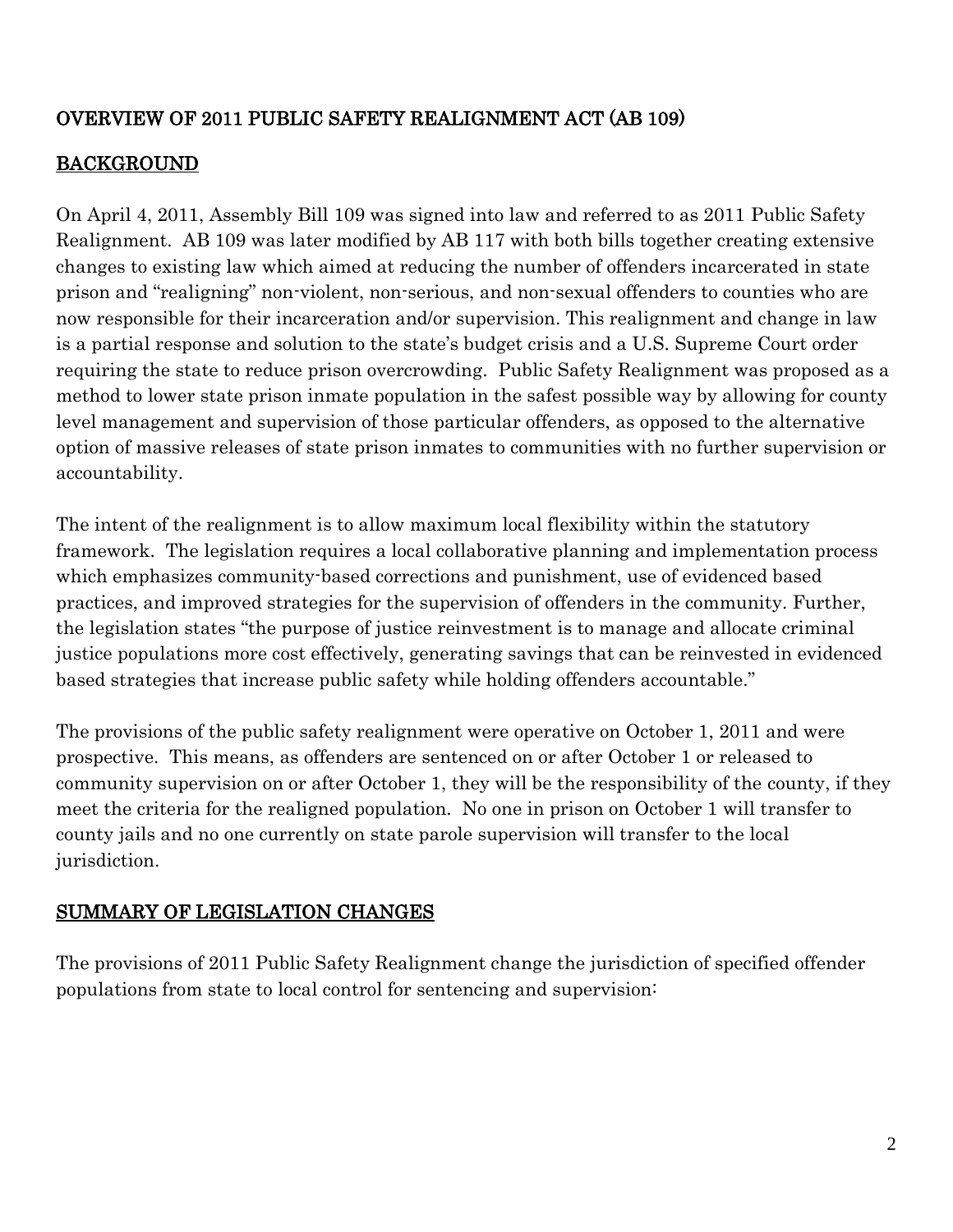Local Sentence:

- Revises the definition of a felony to specify that certain non-violent, non-serious, nonsexual offenses that previously went to state prison are now punishable for more than one year in county jail or other local alternative sentencing options and cannot be sentenced to state prison.
- Does not change length of sentences; entire sentence imposed will be served locally and can exceed three (3) years in some instances.
- Options at sentencing for specified felony offenses include:
	- o Jail instead of prison for the entire sentence;
	- o Felony probation;
	- o Jail with early release to alternative custody; or
	- o Split sentence (sentence of jail custody combined with mandatory probation which cannot exceed the maximum sentence allowed by law).
- Options in custody:
	- o The Sheriff retains all existing tools to manage this population as they do with the current population. In addition, counties may use new alternative custody options and electronic monitoring and home detention (1203.018 PC), and/or contract back with the state to house some inmates.

#### Summary of Legislative Changes Post-Implementation

SB823: Establishes the Juvenile Justice Realignment Block Grant program, intended to provide and fund services for juveniles who would otherwise have been eligible for DJJ. This fund pays for services, treatment, transportation, and secure housing for any eligible juveniles.

Proposition 47 (2014): Prison spending is focused on violent and serious offenses, maximize alternatives for non-serious, non-violent crime, and invest the savings generated from "the new act to support elementary and high school programs, victim's services, and mental health and drug treatment. The initiative seeks to accomplish these goals through four main strategies: (1) reducing most possessory drug offenses and thefts of property valued under \$950 to straight misdemeanors; (2) creating a process for persons currently serving a felony sentence for theft and drug offenses to petition the court for resentencing as a misdemeanor; (3) creating a process for persons who have completed qualified felony sentences to apply to the court for reclassification of the crime as a misdemeanor; and (4) forming a Safe Neighborhoods and Schools Fund generated by the savings achieved by the change in the sentencing laws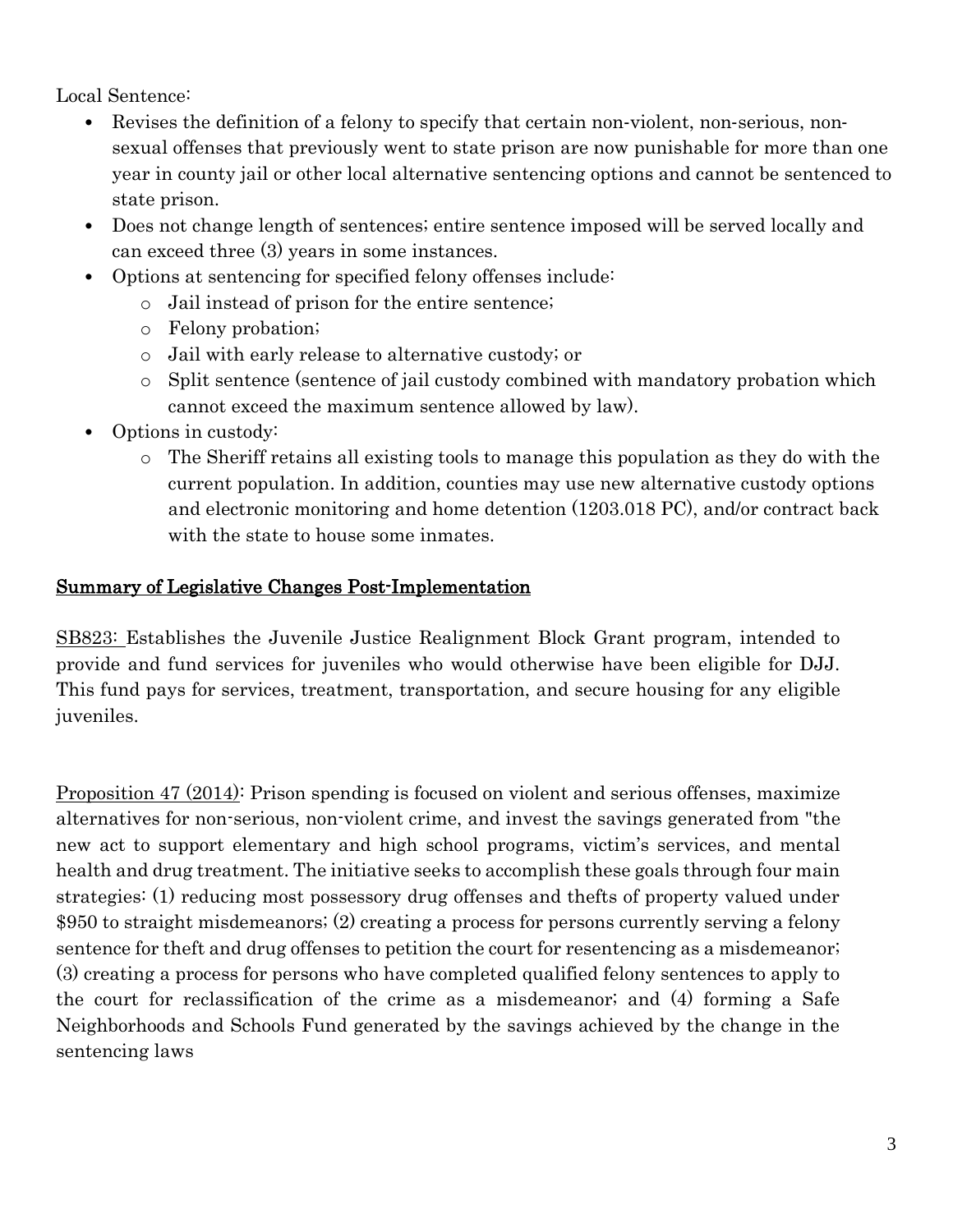Proposition 57, "The Public Safety and Rehabilitation Act of 2016": Creates two major revisions to criminal law by changing the rules governing parole and granting custody credits to inmates in state prison and requiring a judge to determine whether a juvenile may be tried as an adult.

Proposition 64 (2016): Eliminates the criminal consequences for personal level possession and cultivation of marijuana by persons 21 years of age or older. Specifically, newly added Health and Safety Code section 11362.1(a), subject to certain exceptions.

## Post Release Community Supervision (PRCS)

- Any offender convicted of a non-serious, non-violent felony, and not deemed a high-risk sex offender, who is released from prison after October 1 will be supervised in the community by the probation department.
- All others will remain subject to state parole supervision provided by the California Department of Corrections and Rehabilitation (CDCR).
- CDCR must notify the county that the offender is being released to PRCS thirty days prior to release and is required to provide relevant background and assessment information concerning the offender.
- Level of supervision and case plan is determined by the probation department.
- General conditions of supervision are established by law probation department can add additional relevant conditions.
- An offender can be on PRCS for up to 3 years. However, offenders on PRCS may be discharged after 6 months of no violations and shall be discharged after a continuous year of no violations.
- Supervision agency can impose intermediate sanctions for violations of PRCS without Court involvement.
- Intermediate sanctions can include:
	- o Short term "flash incarceration" in jail for up to 10 days;
	- o Intensive community supervision;
	- o Home detention with electronic or GPS monitoring;
	- o Community service work;
	- o Education and vocational programs;
	- o Work release programs;
	- o Day reporting programs;
	- o Substance abuse treatment programs and drug testing;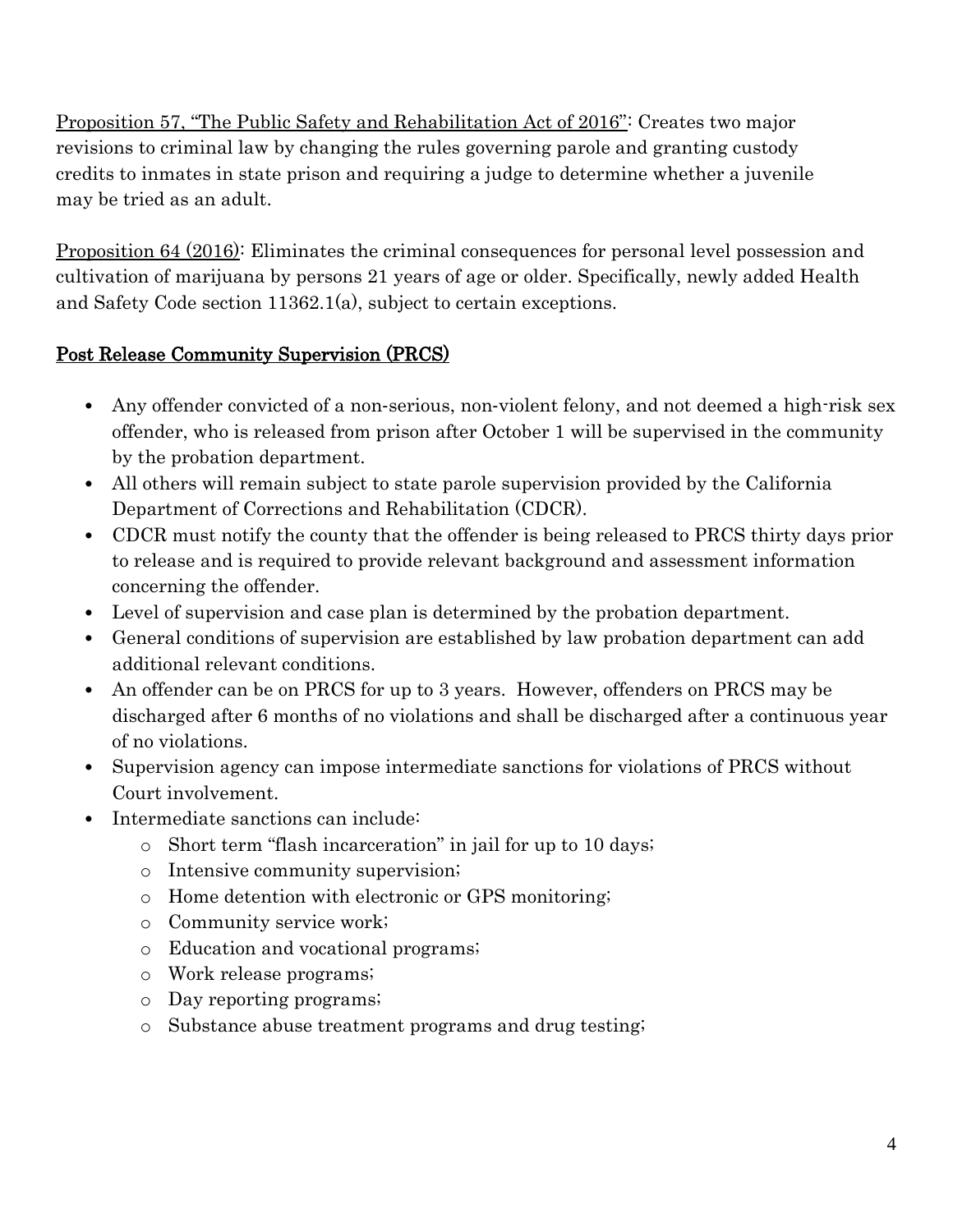- o Community‐based residential programs; and other appropriate counseling and treatment programs.
- The Court is responsible for any final revocation hearings for violations. The maximum sentence for PRCS revocation is 6 months confinement in county jail. Offenders cannot be returned to prison for violation of PRCS.

## Parole Revocations

- All parole revocations for state parolees (except those with a life term) will be served in county jail but capped at 180 days and receive day for day credit.
- County cannot "contract back" with CDCR to house parole violators in state prison.
- After parolee completes jail sentence for a parole violation, they return to state parole jurisdiction for supervision in the community.
- Parole revocation hearings for state parolees will continue to be done by the Board of Parole Hearings (BPH) until July 2013 when the responsibility transfers to local courts.

## Community Corrections Partnership (CCP)

AB 109/117 expands the current role of the Community Corrections Partnership (CCP), which was established in 2009 as an advisory committee for the implementation of the California Community Corrections Performance Incentives Act of 2009 (SB 678). The CCP is now also to be a policy planning body and to develop and recommend to the Board of Supervisors an implementation plan for 2011 Public Safety Realignment. AB 109/117 also added an executive committee within the CCP with the authority to approve the plan to be presented to the Board of Supervisors.

Membership of the CCP required by SB 678 includes:

- The Chief Probation Officer (chair)
- The presiding judge of the superior court, or his or her designee
- A county supervisor or chief administrative officer for the county
- The district attorney
- The public defender
- The sheriff
- A chief of police
- The head of the county department of social services
- The head of the county department of mental health
- The head of the county department of employment
- The head of the county alcohol and substance abuse programs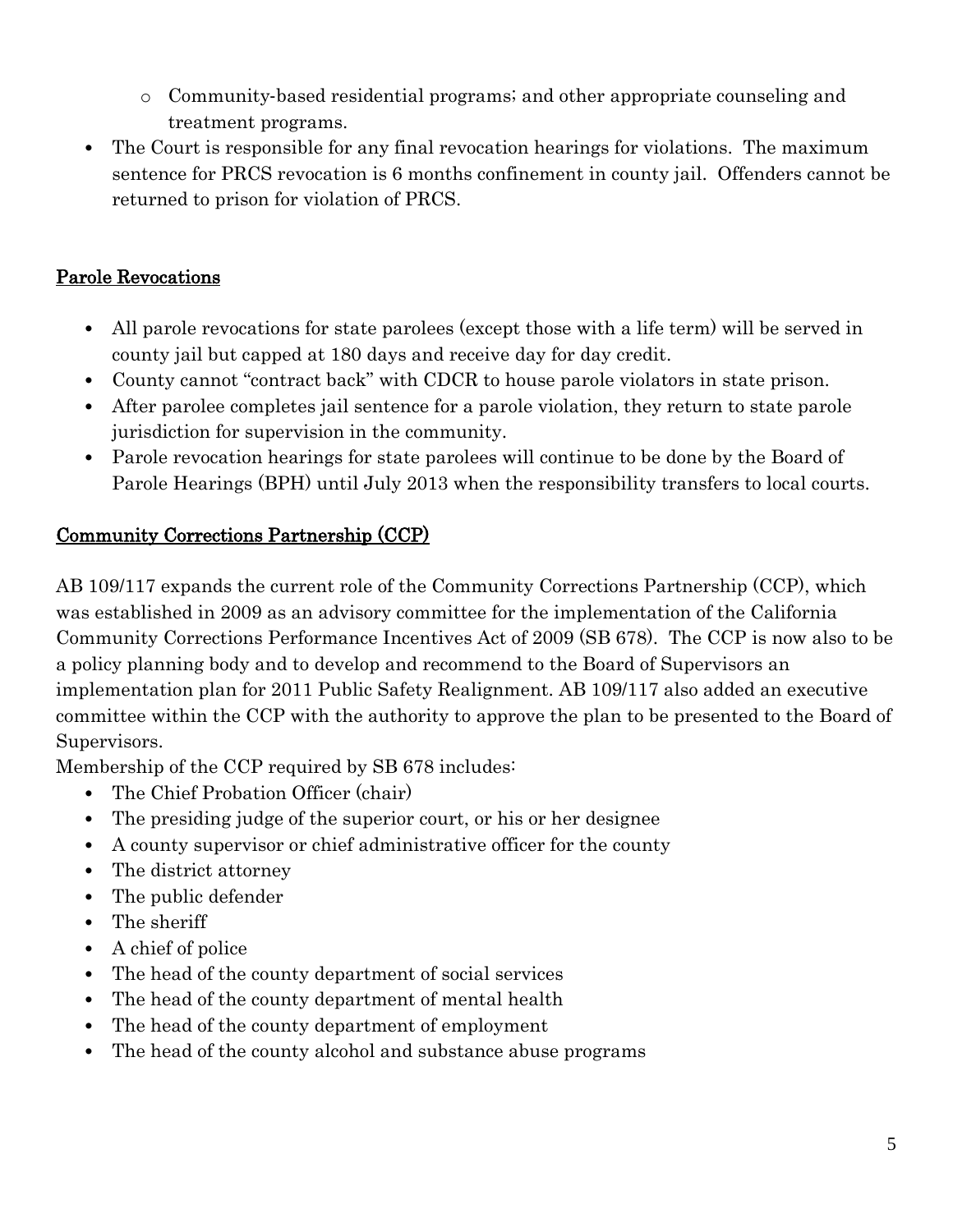- The head of the county office of education
- A representative from a community‐based organization with experience successfully providing rehabilitative services to persons who have been convicted of a criminal offense
- An individual who represents the interests of victims

As established in Penal Code §1230.1, membership of the executive committee of the CCP shall be:

- Chief Probation Officer (Chair)
- The Sheriff
- Chief of Police
- The District Attorney
- The Public Defender
- The Presiding Judge of the Superior Court
- The head of the county department of social services, or department of health services, as designated by the county board of supervisors.

On September 13, 2011, the Board of Supervisors of Modoc County designated the Director of Health Services as the seventh member of the Community Corrections Partnership Executive Committee.

Pursuant to Penal Code §1230.1(c), "The plan shall be deemed accepted by the county board of supervisors unless the board rejects the plan by a vote of four‐fifths of the board, in which case the plan goes back to the Community Corrections Partnership for further consideration."

Additionally, the legislation established Penal Code §1230.1(d), which states, "Consistent with local needs and resources, the plan may include recommendations to maximize the effective investment of criminal justice resources in evidenced‐based correctional sanctions and programs, including, but not limited to, day reporting centers, drug courts, residential multiservice centers, mental health treatment programs, electronic and GPS monitoring programs, victim restitution programs, counseling programs, community service programs, educational programs, and work training programs."

The first meeting of the CCP was held on August 24, 2011. Attendees included: Chief Probation Officer Elias Fernandez, Assistant Chief Probation Officer Monica Seevers, The Honorable Francis Barclay, The Honorable David Mason, Supervisor Patricia Cantrell, CAO Chester Robertson, District Attorney Christopher Brooke, Public Defender William Briggs, local attorney John Lawson, Undersheriff Mary Acosta, Sgt. Dan Nessling, Alturas Police Department Chief Ken Barnes, Social Services Fiscal Officer Laura Shinn, Health Services Director Karen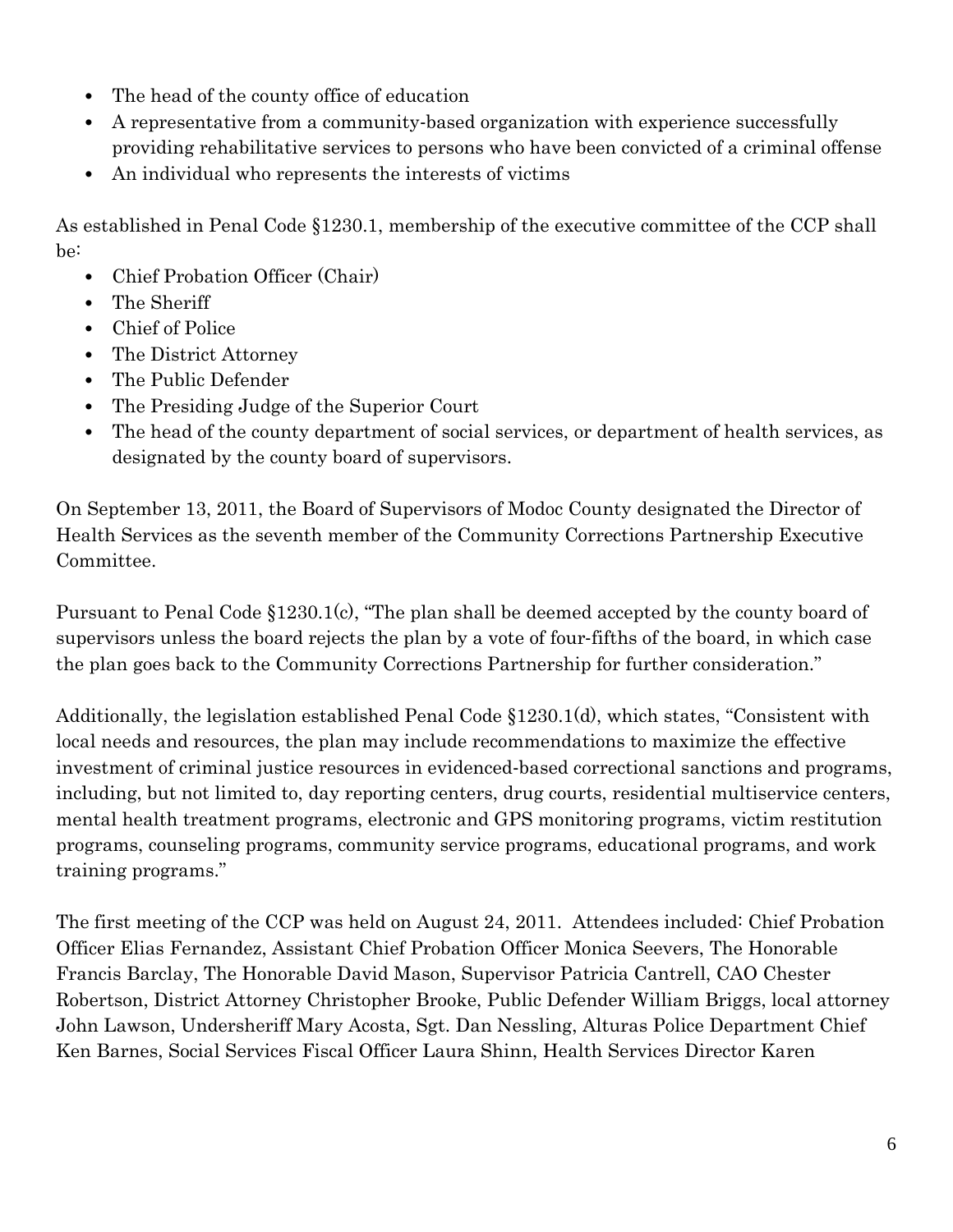Stockton, Alcohol and Drug Administrator Tara Shepherd, Assistant Superintendent of Schools Jim Schiffman, T.E.A.C.H., Inc. Director Carol Callaghan, and Victim-Witness Advocate Robin Farnam.

## FUNDING

AB 118, the budget trailer bill that creates the funding framework for 2011 Public Safety Realignment, requires the county to create the County Local Revenue Fund 2011 (Government Code  $830025(f)(1)$ . Within the County Local Revenue Fund 2011, each county must also establish a:

- Local Community Corrections Account
- Trial Court Security Account
- District Attorney and Public Defender Account
- Juvenile Justice Account
- Health and Human Services Account
- Supplemental Law Enforcement Account

The formula establishing statewide funding allotments for AB109 implementation in Fiscal Year (FY) 2011-12 assumes \$25,000 per offender for six months of local incarceration, with each of these offenders allocated \$2,275 for rehabilitative services while incarcerated or in alternative incarceration programs. This same level of funding will be made available for parole violators serving a 60-day revocation, albeit on a pro-rated basis. Offenders on PRCS are funded at \$3,500 per person for community supervision and \$2,275 per person for rehabilitative services (for a maximum of 18 months). The above formula establishing a statewide allotment was developed by the State Department of Finance and agreed to by County Administrative Officers (CAO) and California State Association of Counties (CSAC).

The level of local funding available through AB109 is based on a weighted formula containing three elements:

- 60% based on estimated average daily population (ADP) of offenders meeting AB109 eligibility criteria
- 30% based on U.S. Census Data pertaining to the total population of adults (18-64) in the County as a percentage of the statewide population; and
- 10% based on the SB 678 distribution formula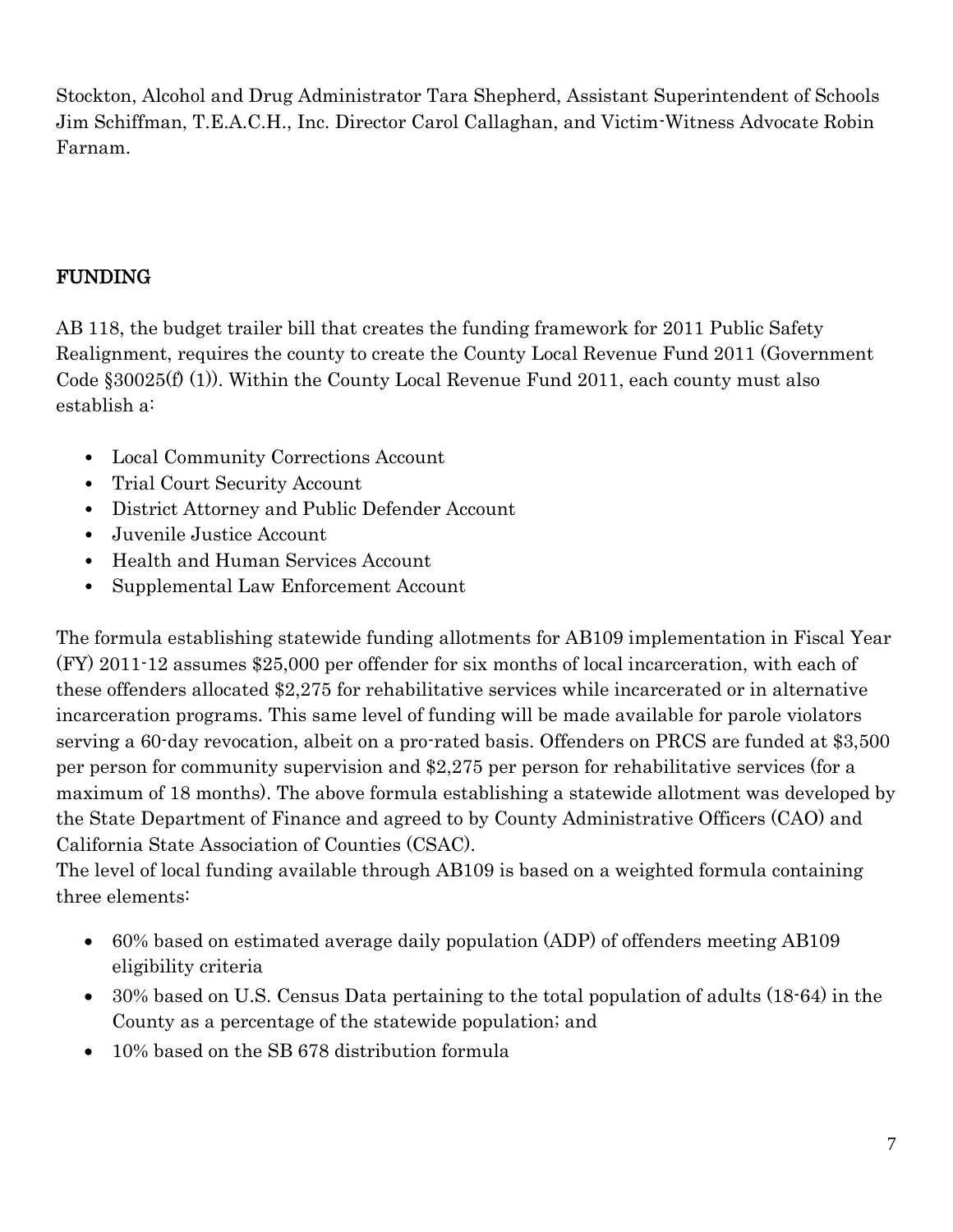Below is the Department of Corrections and Rehabilitation estimate of the increased number of offenders annually who will be incarcerated or under supervision in Modoc County as a result of Public Safety Realignment.

#### CDCR Estimate of Average Daily Population at Full Rollout (Year 4) of AB 109 for Modoc County

|       | <b>Total Inmates</b><br>N/N/N, no prior<br><b>S/V ADP1,2,5</b> | Short-term<br>Inmates N/N/N no<br>prior S/V w<br>sentence length | Long-term Inmates<br>N/N/N no Prior S/V w<br>sentence $length >3$<br>Years $1,2,4,5,6$ | Post Release<br>Community<br>Supervision<br><b>Population Totals</b> | RTC ADP, 30-<br>day ALOS1, 7 |
|-------|----------------------------------------------------------------|------------------------------------------------------------------|----------------------------------------------------------------------------------------|----------------------------------------------------------------------|------------------------------|
|       |                                                                | $<$ 3 Years 1,2,3,5, 6                                           |                                                                                        |                                                                      |                              |
| Modoc |                                                                |                                                                  |                                                                                        |                                                                      |                              |

In summary, for Modoc County, the projected ADP for Total Inmates was 2 annually (1 is projected to have a sentence length of less than 3 years and 1 was projected to have a sentence length greater than 3 years).

The projected number of offenders for the PRCS population in Modoc County was 3 in the next 18 months. At the time the original plan was written, there was already an unanticipated packet from CDCR for someone being released in November 2012 who was sentenced from another county but lives in Modoc County. There is no way to know how many more of these prisoners there may be. In 2020 alone, we have received 2 out of county transfers to Modoc County and have transferred one out to another county.

The last number refers to state parolees who may experience a parole revocation and serve up to 180 day in the county jail. The CDCR estimate for Modoc County remains 1 offender annually.

Since its inception in 2011, the Department of Finance has revisited the formula a number of times. In 2014, the State Realignment Allocation Committee (RAC) focused on devising a means to redistribute base funding in FY 2014-15 given an approximately \$60 million drop in the funds available for allocation, while at the same time creating a permanent base funding formula beyond FY 2014-15. While the RAC also recommended an interim approach for allocating growth, the committee is supposed to revisit the issue in three to five years to set a permanent growth formula.

The Budget Act of 2016 (SB 826, Chapter 23), also appropriated \$7,900,000 to counties that submitted a report to the Board of State and Community Corrections by December 15, 2016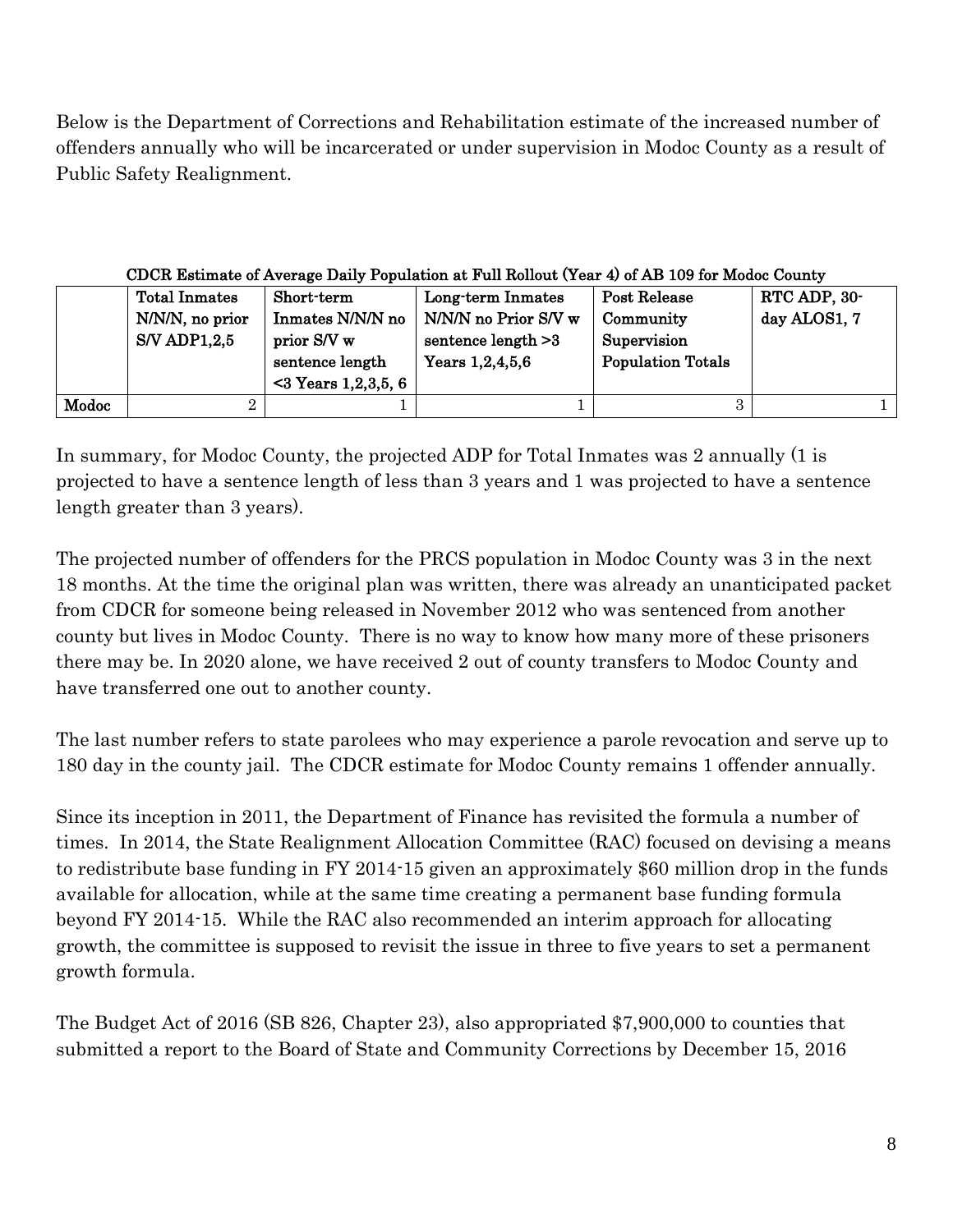providing plans for the on-going allocation of funds, including future outcome measures, programs and services, and funding priorities as identified in the original plan accepted by the County Board of Supervisors. Modoc County applied for, and received, these funds to maximize revenues supporting the overall goals and objectives. This revenue source had originally been predicted to end on or around 2017, and therefore, most counties do not include these funds into their budgets as known revenue sources.

#### Data Collection and Analysis

A number of other factors must be considered regarding each county's statistics on the impact of realignment. These factors include such things as pre-AB 109 per capita rates of state prison commitments, availability of alternative treatment and programming, and general local views regarding rehabilitation of offenders vs. punishment. According to a Working Paper published by Stanford Criminal Justice Center, Stanford Law School, "Follow the Money: How California Counties are Spending Their Public Safety Realignment Funds," these factors are referred to as a "Control Orientation," and can be further evaluated in the context of AB 109 success.<sup>1</sup> In general, research finds that counties that shifted priorities away from past practice of control and surveillance and incorporated treatment programs and services for the justice-involved population demonstrated the greatest success. However, AB 109 success is largely measured in terms of the reduction in recidivism rates through management of lower level offenders at the community level in locally designed programs, rather than by a comparison of crime rate statistics. Using this standard and considering our size as one of the smallest counties, our approach would be considered successful.

As of November 2021, there were 19 PRCS offenders being supervised by the Probation Department. Of those, 3 terminated unsuccessfully, 2 terminated successfully, and 2 transferred to different counties within California. The number of PRCS offenders is well above the number originally projected in 2011. These high-risk offenders may have not been serious or violent offenders but several were domestic violence offenders with injury to the victims. These domestic violence offenders are one of the reasons the Batterer's Intervention Program (BIP) is being funded through the CCP committee funds.

Adult Parole numbers do not fluctuate very much in Modoc County. As of November 2020, there are 11 Parolees in Modoc County. Six of the offenders are high risk sex offenders. The regional

<sup>&</sup>lt;sup>1</sup> Menu SLS | Publications. "Follow the Money: How California Counties Are Spending Their Public Safety Realignment Funds." *Stanford Law School*. Stanford Criminal Justice Center, n.d. Web. 15 May 2017.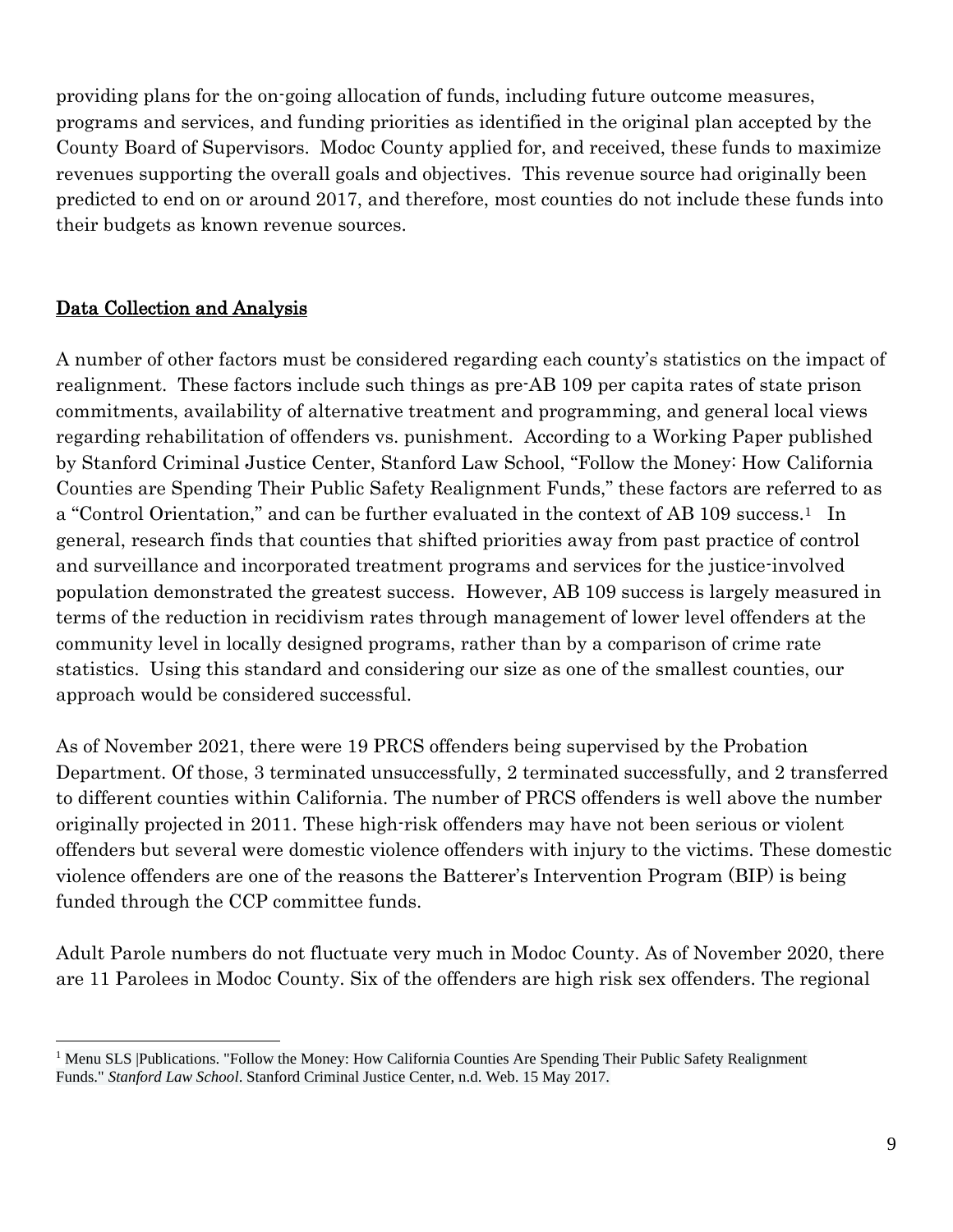office in Redding, California has three agents assigned to the offenders in Modoc. They do not exclusively have Modoc offenders on their caseloads.

# LOCAL PLANNING AND DEVELOPMENT

## Goals and Objectives

In 2019, the CCP Executive Board updated the Goals and Objectives for Modoc County. The goals listed below were develop by the original CCP Committee in 2011 and updated by the Goals and Objectives Committee in 2019:

- Development of a jail facility that is safer for inmates and staff and provides for the safe and effective delivery of services.
- Reduce Recidivism
- Save Lives

In structuring the goals, the Committee kept in mind the Modoc County Board of Supervisors Strategic Plan Goals, specifically, Reduce Drug Use and Crime in the County. Some of the objectives have been met, including increasing the use of Narcan, development of a new jail facility with funds from BSCC, and increased programing available in the jail and upon release. Going forward, the CCP Committee will continue to work towards these goals while working with all the justice partners.

## SHERIFF'S DEPARTMENT

At the time the 2011 Plan was being put into place, the Modoc County Sheriff's Office (MCSO) operated one jail with the capacity for 43 beds and about 25 of those beds were occupied. The daily population in the jail averaged between 10 and 22 prisoners. The ADP for 2021 was 28.8 inmates with the highest month being February 2021 with 32.5 ADP. People convicted of nonserious, non-violent, and non-sex offense felonies on or after October 1, 2011, are now serving their sentences in the county jail. These sentences were estimated to be between sixteen months and three years. The Department of Finance estimated 2 additional inmates annually based on the number of offenders sent to state prison in the past. MCSO estimated 5 additional inmates.

In 2021, MCSO Jail had 379 bookings. Of those inmates booked in the jail, 8 were PRCS offenders serving time on violations, 5 were serving time on Mandatory Supervision, and 3 were sentenced pursuant to PC 1170(h). A few Flash Incarceration sanctions lasting ten days or less were booked and 58 probationers were arrested on violations of their probation conditions. The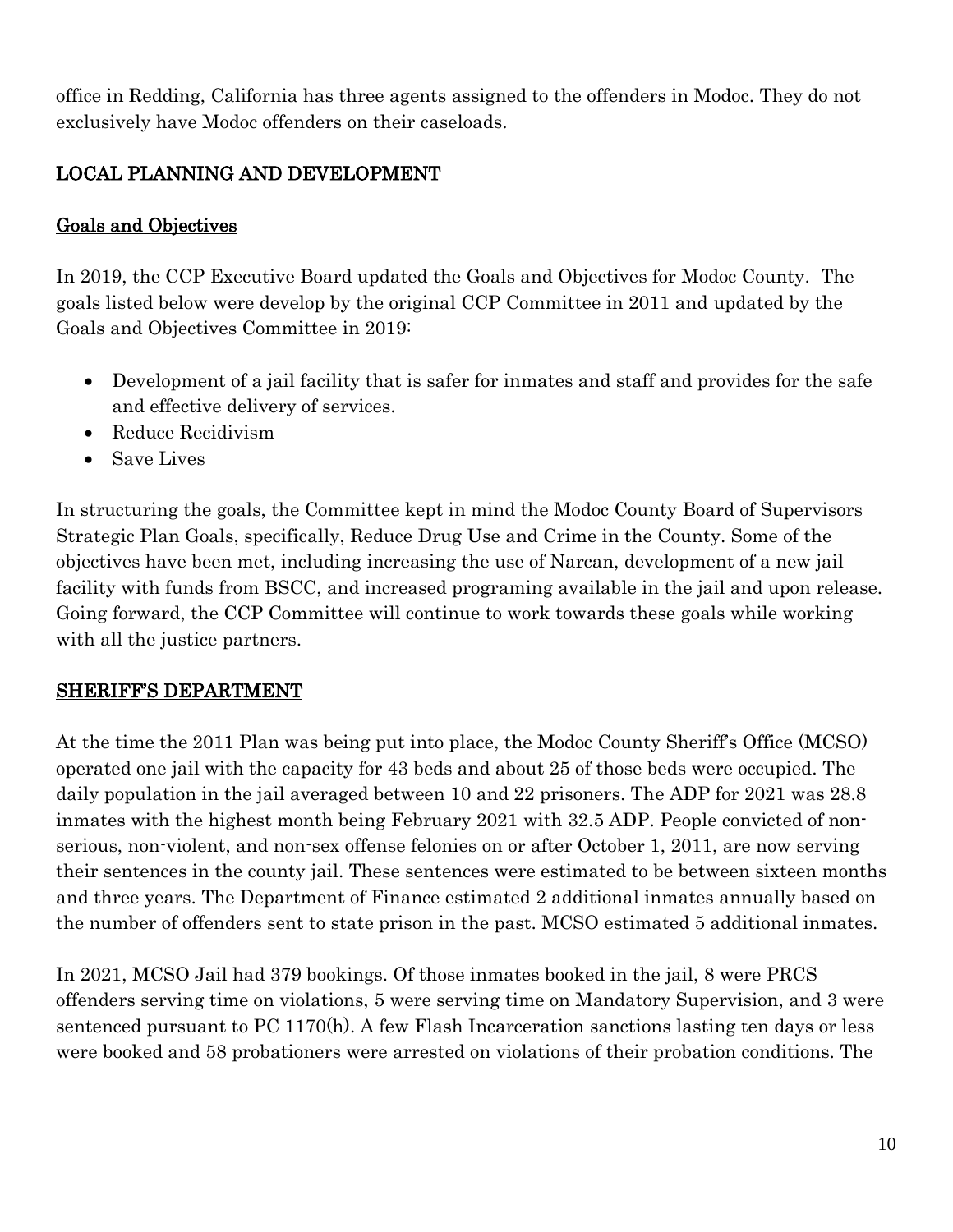Sheriff retained all existing tools to manage this population. The legislation also allows counties to use new alternative custody options, electronic monitoring and home detention (1203.018 PC). Since 2018, the Sheriff instituted an Electronic Monitoring Program (EMP) in conjunction with the Probation Department. The EMP committee meets when a defendant applies for the program and approves or denies the requests. In 2021, the Modoc County Sheriff's Office had 2 people on Electronic Monitoring Program. One due to low risk of violation and a full time employment. The other was due to medical issues.

In 2011, the Sheriff was unable to offer programing in the jail due to a number of factors. MCSO now offers behavioral health programing, drug and alcohol classes, anger management, and parenting which is partially funded with CCP monies.

Most recently, the Sheriff instituted an In/Out of Custody Inmate Work Program and Cognitive Behavioral Therapy. This was accomplished with Edward Byrne Memorial Justice Assistance Grant (JAG) funding. Inmates can attend training courses hosted by correctional staff that certify inmates in various trade areas, such as power tool use and safety, basic carpentry, exposure to construction concepts, food handling safety, and more. These certificates not only expose inmates to new information and skills but can also easily be used to bolster resumes for future employment. As anticipated in 2011, the biggest impact of the increased jail population came with increased need for physical and mental health services. MCSO has a close working relationship with the medical community. A nurse practitioner reports to the jail for regular "sick call". If an inmate has serious medical issues and can be determined not to be a safety risk to the community, the jail is able to do a release. If the inmate is a safety risk, Modoc County Sheriff's Department pays for the required medical care. Currently, Modoc County Behavioral Health responds to mental health and substance use disorder needs and mental health crisis in the jail. Medical and behavioral health services (mental health and substance use disorder services) are paid for with AB109 funds. Additionally, the CCP committee purchased a Catastrophic Inmate Medical Insurance plan to cover catastrophic medical needs.

#### PROBATION DEPARTMENT

Modoc County Probation Department (MCPD) is currently staffed by the Chief Probation Officer and Assistant Chief Probation Officer, two Probation Technicians and a Support Services Administrator. Staff positions are funded with AB109, SB 678, YOBG, JAG Grant, and Pretrial Pilot Program funds.

As of November 2021, the department supervises approximately 120 adult probationers, 75 adults on pre-trial supervision, and 8 juveniles. There are currently 12 PRCS offenders being supervised; 1 of the 12 has absconded and has an active warrant. There are 5 active Mandatory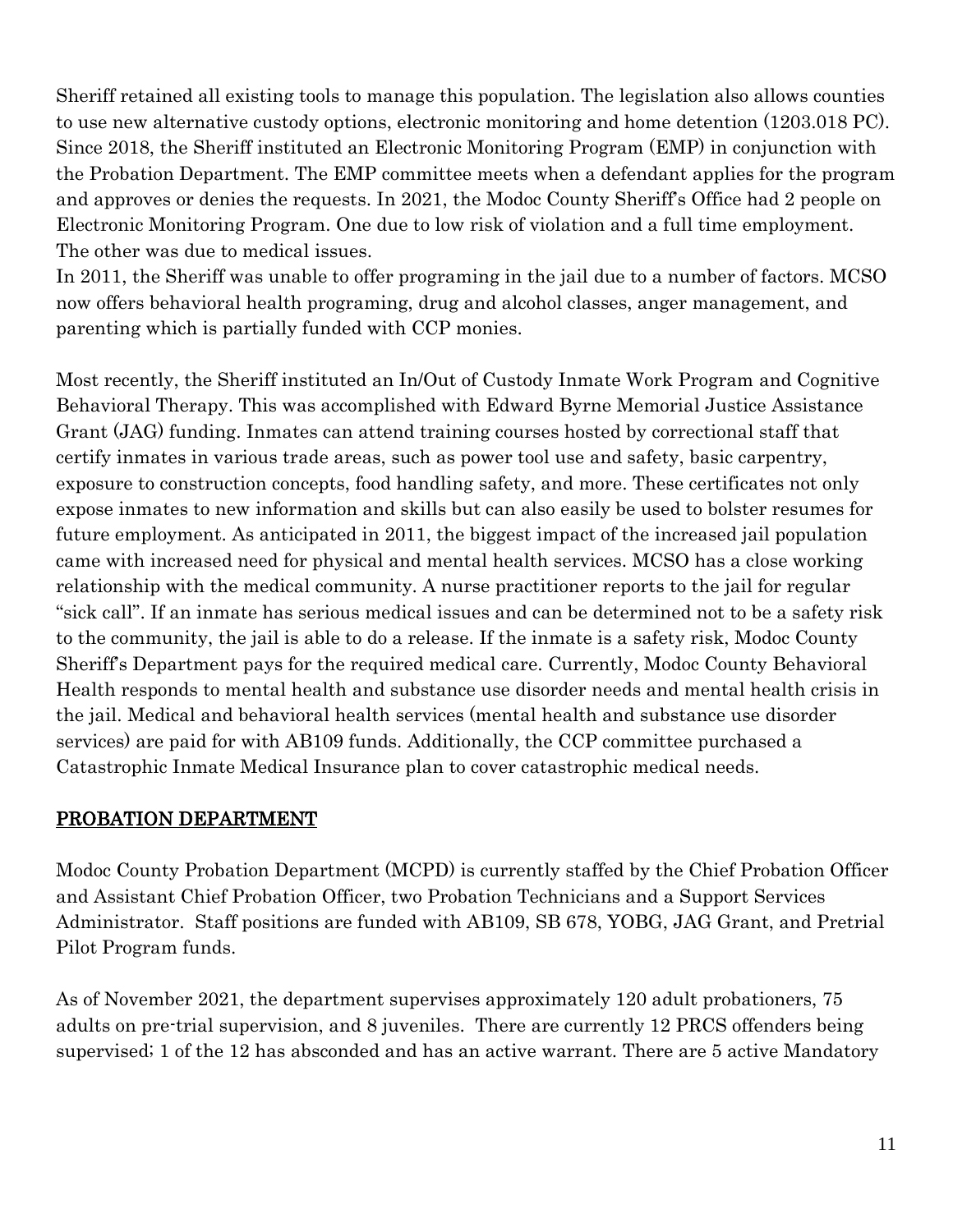Supervision offenders, 2 with active warrants for absconding. Additionally, 1 offender terminated Mandatory Supervision successfully in the month of November 2021. There is also currently one offender completing a sentence in the jail pursuant to PC 1170(h).

MCPD has a long history of collaboration with law enforcement, the Court, Modoc County Health Services, Social Services, and T.E.A.C.H., Inc. The department participates, with the Superior Court and other partner agencies in Modoc County, in several collaborative justice or problemsolving courts addressing adult and parental substance abuse, domestic violence, and juvenile delinquency. As such, the CCP committee started the CCP Treatment team. The team meets monthly to discuss offenders and any issues that need to be addressed such as necessities, violations, and treatment plans. This team consists of MCPD, Community Based Organization T.E.A.C.H., MCSO, Behavioral Health, and Public Health.

Offender assessment is as much an ongoing function as it is a formal event. Case information that is gathered informally through routine interactions and observations with offenders is just as important as formal assessment guided by instruments. Formal and informal offender assessments should reinforce one another. They should combine to enhance formal reassessments, case decisions, and working relations between practitioners and offenders throughout the jurisdiction of supervision.

MCPD and MCSO use one or more of the following Risk and Needs assessments for supervision, booking, and/or pretrial: the Ohio Risk Assessment System and/or Static Risk Needs Assessment. MCPD will prioritize supervision and treatment resources for higher risk offenders who generally present multiple criminogenic areas needing to be addressed at significant levels. By placing a higher focus on the higher risk offender, the department will better utilize resources to promote public safety. Higher risk offenders have a greater need for pro-social skills and thinking and are more apt to demonstrate significant improvements through related interventions such as well-developed case plans, and placing offenders into sufficiently intense cognitive-behavioral interventions that target their specific criminogenic needs. Higher risk offenders are more likely to be frequent offenders than those who are of lower risk and treatment resources that are focused on lower-risk offenders tend to produce little if any net positive effect on recidivism rates.

In 2010, MCPD developed and implemented a Batterer Intervention Program (BIP). The BIP program is up and running, there are participants in the male program and 2 in the female program. MCPD contracts with certified facilitators. Participant progress is reviewed regularly by the facilitators and the PO with a quarterly collaborative court reviews. AB 109 funds are now used to fund the BIP program.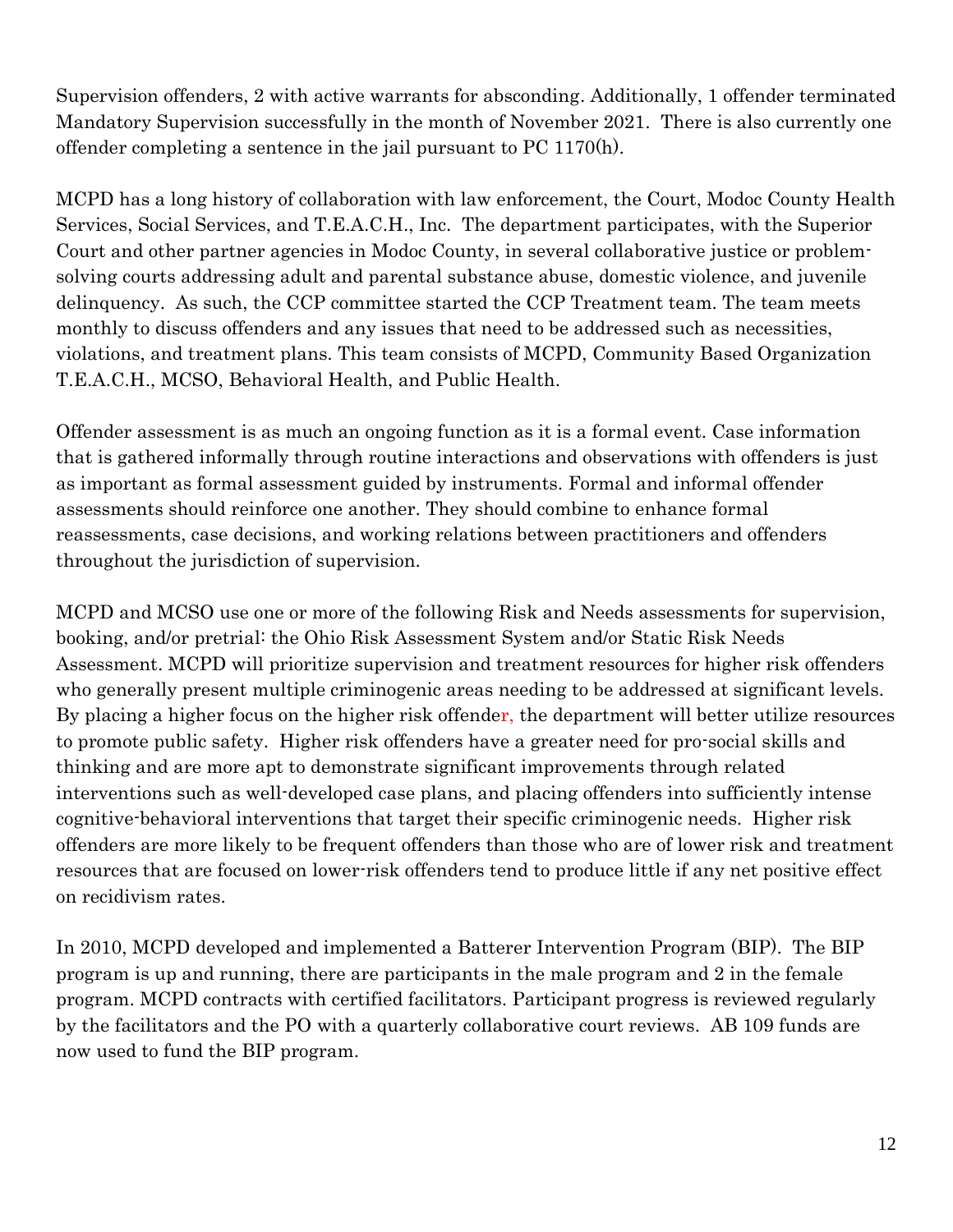Research has shown that an interviewing technique called *Motivational Interviewing* (*MI*) is very effective in engaging offenders and substance abusers in treatment and in making positive changes. Staff at MCPD have all successfully taken MI training. MCPD is in the process of purchasing Thinking for a Change (T4C).

Home detention with Electronic Monitoring and/or GPS is an alternative to incarceration that can be used by the Probation Department to provide offenders with structure, control and accountability, as well as to provide an extra layer of supervision to the community. These allow for the offender to remain in their home in lieu of being incarcerated in jail for technical violations, reserving beds in the County Jail for more serious and violent offenders. The Electronic Monitoring Program allows the offender to remain at home while wearing a device on their ankle. The offender's schedule may be set up to allow him/her to attend work and/or school on a daily basis; however, any appointments or instances where the offender must leave the residence must be approved in advance by the probation officer.

GPS allows a probation officer to determine the location of an offender who is wearing the receiver 24-hours-a-day. It is monitored by a call center that will follow predetermined instructions from the Probation Department and will alert the offender that they are out‐of‐ compliance. The probation officer receives alerts and determines the appropriate course of action. The system has the ability to create inclusion (approved) or exclusion (stay away) zones as ordered by the judge or directed by the probation officer. GPS also allows for school and work schedules as well as curfew restrictions.

MCPD regularly implements the use of the SCRAM system which combines the electronic monitoring/GMS system with continuous alcohol monitoring. This system allows for an offender to be released on supervision while being continuously monitored for alcohol consumption. Alerts are sent to the call center who in turns reports the results to the supervising probation officer.

## Pretrial Pilot Program

The Probation Department and the Sheriff sought to increase available alternatives to incarceration in order to manage anticipated population increases under AB 109. These additional alternatives provided for by AB 109 legislation include involuntary home detention and electronic monitoring for the pretrial population. Penal Code Section 1203.018 allows for the release of prisoners being held in lieu of bail in the county jail to an electronic monitoring program under specific circumstances. The Sheriff, Probation Chief, and the District Attorney may prescribe reasonable rules and regulations under which such a program will operate,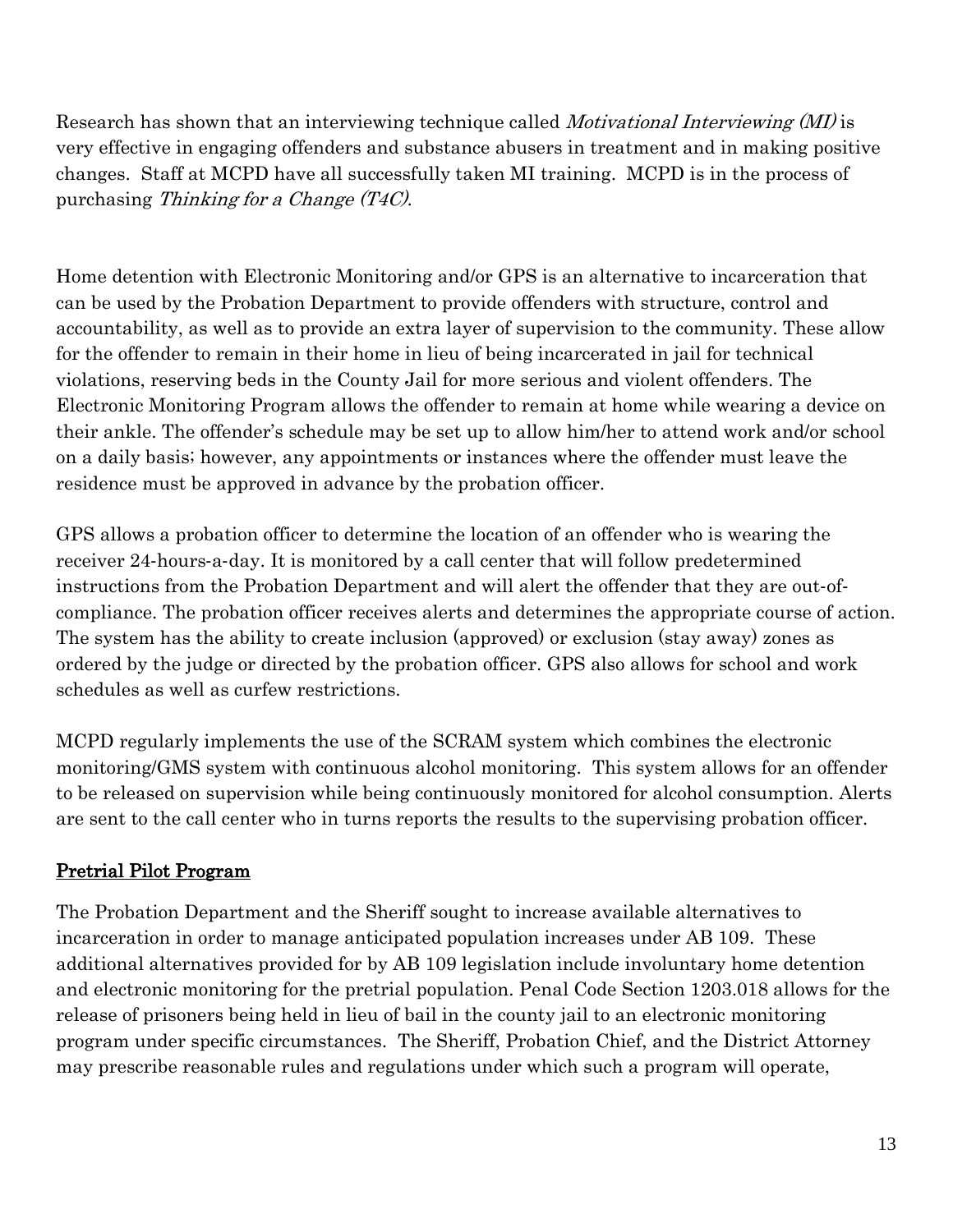including determination of specific eligibility criteria that may limit the number and type of pretrial prisoners eligible for this program. In 2019, Modoc County began a Pretrial Pilot Program as part of a grant from the Judicial Council of California. On April 1, 2020, the first assessments and pretrial reports took place. In an abundance of caution due to Covid-19, many inmates were being cited and released and/or given \$0.00 bail was instituted. Although Modoc County employs the ORAS assessment for all offenders booked into the jail as a means to assist in the decisionmaking process many of the low risk and/or sober offenders are cited and released due to Covid-19 concerns and population limitations of the jail.

As of FY 21-22, the Pretrial Program was implemented for all California Counties. Modoc County has partnered with our technology provider Corrections Solutions Software, to implement a reporting protocol for the Judicial Council.

## Community Work Service

Community work service (CWS) is another alternative to incarceration for technical and minor violations of supervision. It can also be a way for offenders to work off court fines. T.E.A.C.H. (Community Based Organization) provides staff to supervise offenders and track their hours. JAG funds were initially used to begin the CWS program and a second JAG grant has not only assisted in continuing the program but has enhanced it as noted above in the Sheriff's Department. This program allows for all offenders regardless of income, to complete CWS hours. Offenders who are assigned a specific number of hours to complete within a specified timeframe as part of their probation conditions, can also complete their hours through the CWS program. The benefits of community service for the offender is that they can give back to the community, fulfill a court order, learn new skills, or utilize the skills they already have to help others.

#### Alcohol and Drug testing

Currently all probationers are required to report to MCPD on some regular schedule. For some that may mean simply mailing in a monthly report form. For most it means reporting in person on a regular schedule and be tested for drugs and/or alcohol. Some 85% of prisoners in the State of California report a substance abuse problem so we can assume that the majority of those returning on PCRS and those felons serving their sentences locally will require testing for alcohol and drugs on a random basis. MCPD has a contract with Cordant, a certified laboratory in California. All staff are trained in collection procedures and maintaining the required chain of evidence. Additionally, all MCSO officers and deputies have been trained in the collection of samples to assist MCPD. As part of a federal drug court grant, testing supplies are available at both MCSO and APD.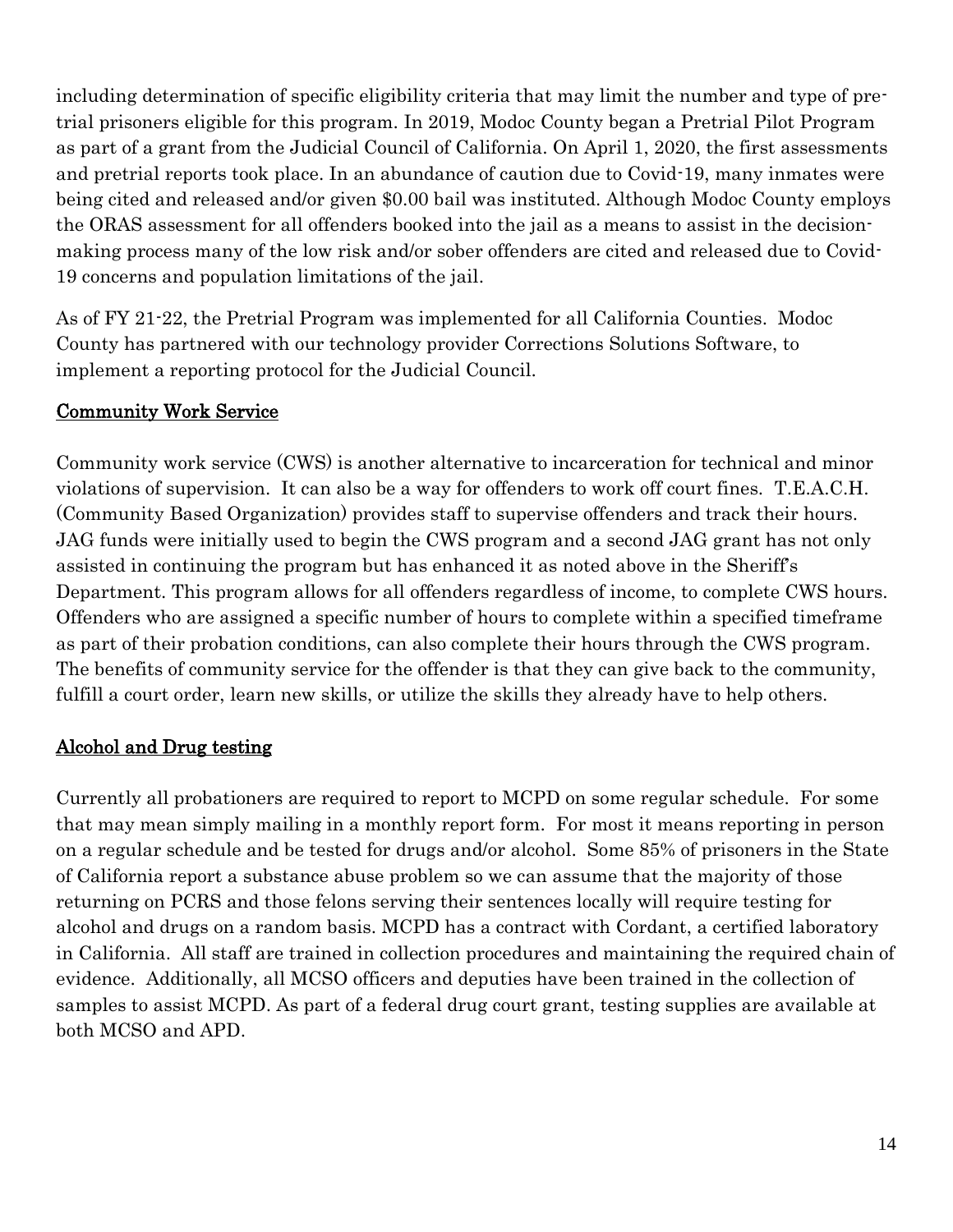## Caseload Size

Probation was designated as the county agency responsible for supervision of the PRCS offenders. Intensive Community Supervision for high risk PRCS offenders includes routine home visits, office visits, home detention with electronic monitoring, residential substance abuse treatment, outpatient behavioral health treatment (sex offender treatment, mental health treatment, and substance use treatment), urinalysis testing, restorative justice programs, community service, family strengthening strategies, pre-release case planning (assessments and supervision planning pending release from custody), referral to education, referral to vocational training/employment services and housing resources, and imposition of a flash incarceration sanction of up to ten days in jail for violations of release conditions.

The American Probation and Parole Association (APPA) recommends, as best practice, a 20:1 caseload ratio given the assessed higher-risk level of the PRCS population. In order to meet these standards, the Modoc County Probation Department would need to hire an additional Probation Officer to maintain best practices and maintain court ordered investigations. At this time, caseload ratios are 75:1 (low/med. Risk), 25:1 (high risk domestic violence) and 45:1 (med/high risk including sex offenders) for all adult probation supervision.

## RISK ASSESSMENT TOOL

Probation has invested in establishing evidence-based supervision and intervention practices proven effective at reducing recidivism and improving outcomes. At the heart of evidence-based practices are concepts of risk, need and responsivity (the practice of assessing and identifying criminogenic risk factors contributing to ongoing criminal behavior, which can be changed through application of culturally, developmentally and gender appropriate interventions, teaching new skills and building on offender's strengths to mitigate criminality). These principles are applied in the use of the Static Risk Needs Assessment (SRNA). Risk and need factors are assessed prior to sentencing using the SRNA assessment tool which then guides the most appropriate supervision conditions to reduce the likelihood of recidivism.

The SRNA risk/needs assessment tool is administered to every supervised offender – consistent with the above referenced principles and in turn, helps the officer and offender address the offender's needs for successful completion of their term of supervision. These processes in turn guide supervision intensity, treatment/program referrals, case management efforts, and offender activities.

An important component and effective part of this redesign has been the full support of Health Services including Mental Health and the Substance Use Disorder Clinicians. Originally, the Substance Use Disorder services were contracted out for the first six years. This became too costly and Behavioral Health was able to step in and provide services at a reduce cost beginning